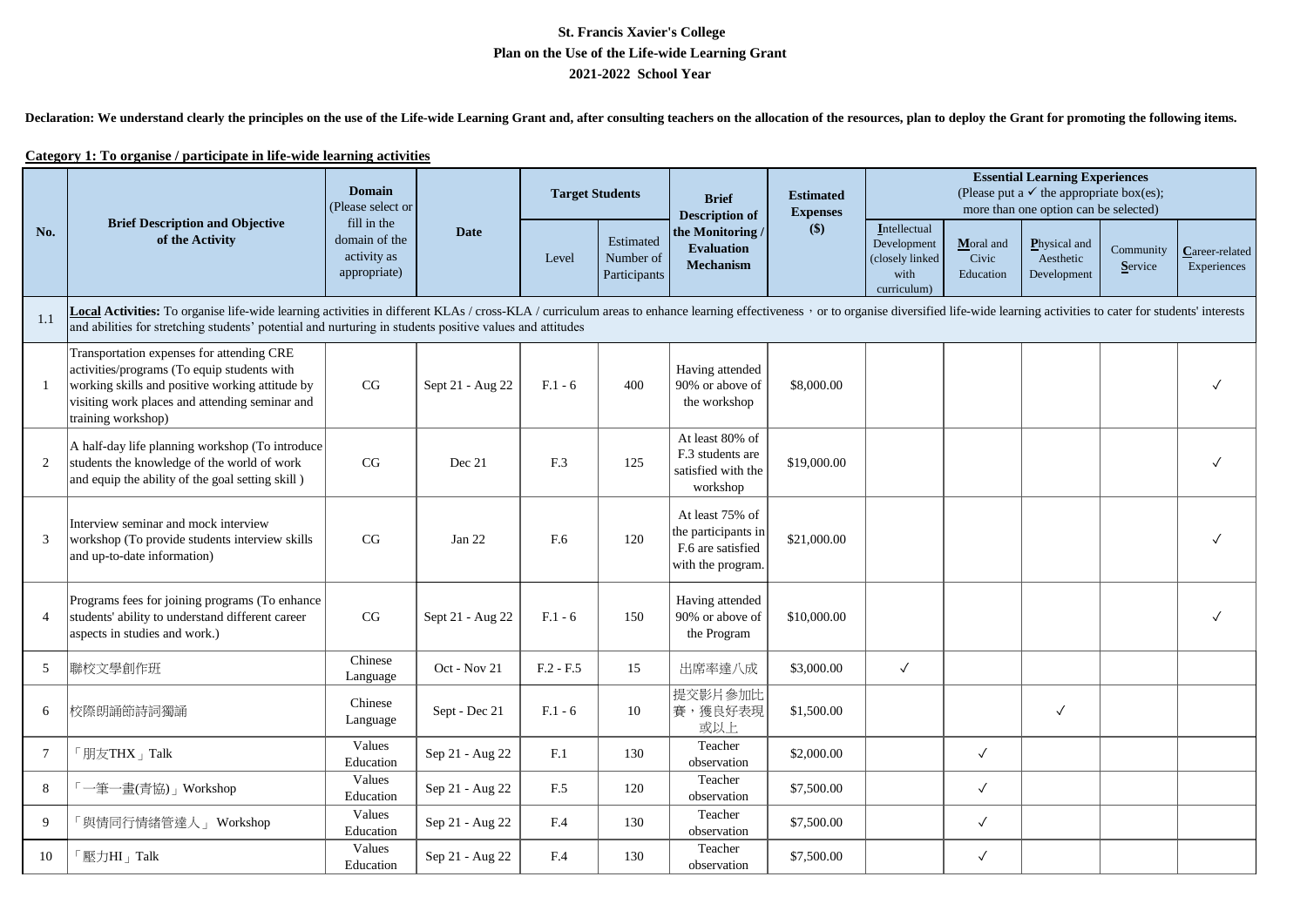|     | <b>Brief Description and Objective</b><br>of the Activity                                                                                                                                                                                                                                                                                  | <b>Domain</b><br>(Please select or                          |                  |                 | <b>Target Students</b>                 |                                                                                  | <b>Estimated</b><br><b>Expenses</b> | <b>Essential Learning Experiences</b><br>(Please put a $\checkmark$ the appropriate box(es);<br>more than one option can be selected) |                                 |                                          |                      |                               |  |  |
|-----|--------------------------------------------------------------------------------------------------------------------------------------------------------------------------------------------------------------------------------------------------------------------------------------------------------------------------------------------|-------------------------------------------------------------|------------------|-----------------|----------------------------------------|----------------------------------------------------------------------------------|-------------------------------------|---------------------------------------------------------------------------------------------------------------------------------------|---------------------------------|------------------------------------------|----------------------|-------------------------------|--|--|
| No. |                                                                                                                                                                                                                                                                                                                                            | fill in the<br>domain of the<br>activity as<br>appropriate) | Date             | Level           | Estimated<br>Number of<br>Participants | <b>Description of</b><br>the Monitoring<br><b>Evaluation</b><br><b>Mechanism</b> | $($)$                               | Intellectual<br>Development<br>(closely linked<br>with<br>curriculum)                                                                 | Moral and<br>Civic<br>Education | Physical and<br>Aesthetic<br>Development | Community<br>Service | Career-related<br>Experiences |  |  |
| 1.1 | Local Activities: To organise life-wide learning activities in different KLAs / cross-KLA / curriculum areas to enhance learning effectiveness, or to organise diversified life-wide learning activities to cater for students<br>and abilities for stretching students' potential and nurturing in students positive values and attitudes |                                                             |                  |                 |                                        |                                                                                  |                                     |                                                                                                                                       |                                 |                                          |                      |                               |  |  |
| 11  | 「網絡危機C (東華三院)」Talk                                                                                                                                                                                                                                                                                                                         | Values<br>Education                                         | Sep 21 - Aug 22  | F.5             | 120                                    | Teacher<br>observation                                                           | \$3,000.00                          |                                                                                                                                       | $\checkmark$                    |                                          |                      |                               |  |  |
| 12  | BLESS正能量抗壓五式」Talk                                                                                                                                                                                                                                                                                                                          | Values<br>Education                                         | Sep 21 - Aug 22  | F.5             | 120                                    | Teacher<br>observation                                                           | \$7,500.00                          |                                                                                                                                       | $\checkmark$                    |                                          |                      |                               |  |  |
| 13  | 情緒非常任務」理解 Talk                                                                                                                                                                                                                                                                                                                             | Values<br>Education                                         | Sep 21 - Aug 22  | F <sub>.2</sub> | 130                                    | Teacher<br>observation                                                           | \$7,500.00                          |                                                                                                                                       | $\checkmark$                    |                                          |                      |                               |  |  |
| 14  | 「情緒教育互動劇場」 Drama Show                                                                                                                                                                                                                                                                                                                      | Values<br>Education                                         | Sep 21 - Aug 22  | F <sub>1</sub>  | 130                                    | Teacher<br>observation                                                           | \$5,000.00                          |                                                                                                                                       | $\checkmark$                    |                                          |                      |                               |  |  |
| 15  | 情緒教育互動劇場」 Drama Show                                                                                                                                                                                                                                                                                                                       | Values<br>Education                                         | Sep 21 - Aug 22  | F.4             | 130                                    | Teacher<br>observation                                                           | \$5,000.00                          |                                                                                                                                       | $\checkmark$                    |                                          |                      |                               |  |  |
| 16  | <b>耀能大使計劃」Talk</b>                                                                                                                                                                                                                                                                                                                         | Values<br>Education                                         | Sep 21 - Aug 22  | $F.1 - F.2$     | 260                                    | Teacher<br>observation                                                           | \$6,000.00                          |                                                                                                                                       | $\checkmark$                    |                                          |                      |                               |  |  |
| 17  | English Drama Class                                                                                                                                                                                                                                                                                                                        | English<br>Language                                         | Nov 21 - Apr 22  | $F.1 - F.5$     | 20                                     | Having attended<br>80% or above of<br>the lessons                                | \$28,000.00                         | $\checkmark$                                                                                                                          |                                 |                                          |                      |                               |  |  |
| 18  | Speech Festival                                                                                                                                                                                                                                                                                                                            | English<br>Language                                         | Sept 21 - Dec 21 | $F.1 - F.5$     | 70                                     | 100% attended                                                                    | \$10,500.00                         | $\checkmark$                                                                                                                          |                                 |                                          |                      |                               |  |  |
| 19  | Drama Competitions                                                                                                                                                                                                                                                                                                                         | English<br>Language                                         | Nov 21 - Apr 22  | $F.1 - F.5$     | 20                                     | 100% attended                                                                    | \$2,000.00                          | $\checkmark$                                                                                                                          |                                 |                                          |                      |                               |  |  |
| 20  | Traditional Japanese Music Appreciation                                                                                                                                                                                                                                                                                                    | Others, please<br>specify:<br>Japanese                      | <b>Jun 22</b>    | F.3             | 120                                    | 100% attended                                                                    | \$40,000.00                         |                                                                                                                                       |                                 | $\checkmark$                             |                      |                               |  |  |
| 21  | Music Instrumental Classes                                                                                                                                                                                                                                                                                                                 | Arts (Music)                                                | Sep 21 - Aug 22  | $F.1 - F.5$     | 50                                     | Having attended<br>80% or above of<br>the lessons                                | \$60,000.00                         |                                                                                                                                       |                                 | $\checkmark$                             |                      |                               |  |  |
| 22  | Chinese Orchestra                                                                                                                                                                                                                                                                                                                          | Arts (Music)                                                | Sep 21 - Aug 22  | $F.1 - F.5$     | 30                                     | Having attended<br>80% or above of<br>the lessons                                | \$30,000.00                         |                                                                                                                                       |                                 | $\checkmark$                             |                      |                               |  |  |
| 23  | Wind Band                                                                                                                                                                                                                                                                                                                                  | Arts (Music)                                                | Sep 21 - Aug 22  | $F.1 - F.5$     | 45                                     | Having attended<br>80% or above of<br>the lessons                                | \$48,750.00                         |                                                                                                                                       |                                 | $\checkmark$                             |                      |                               |  |  |
| 24  | String Orchestra                                                                                                                                                                                                                                                                                                                           | Arts (Music)                                                | Sep 21 - Aug 22  | $F.1 - F.5$     | 35                                     | Having attended<br>80% or above of<br>the lessons                                | \$48,750.00                         |                                                                                                                                       |                                 | $\checkmark$                             |                      |                               |  |  |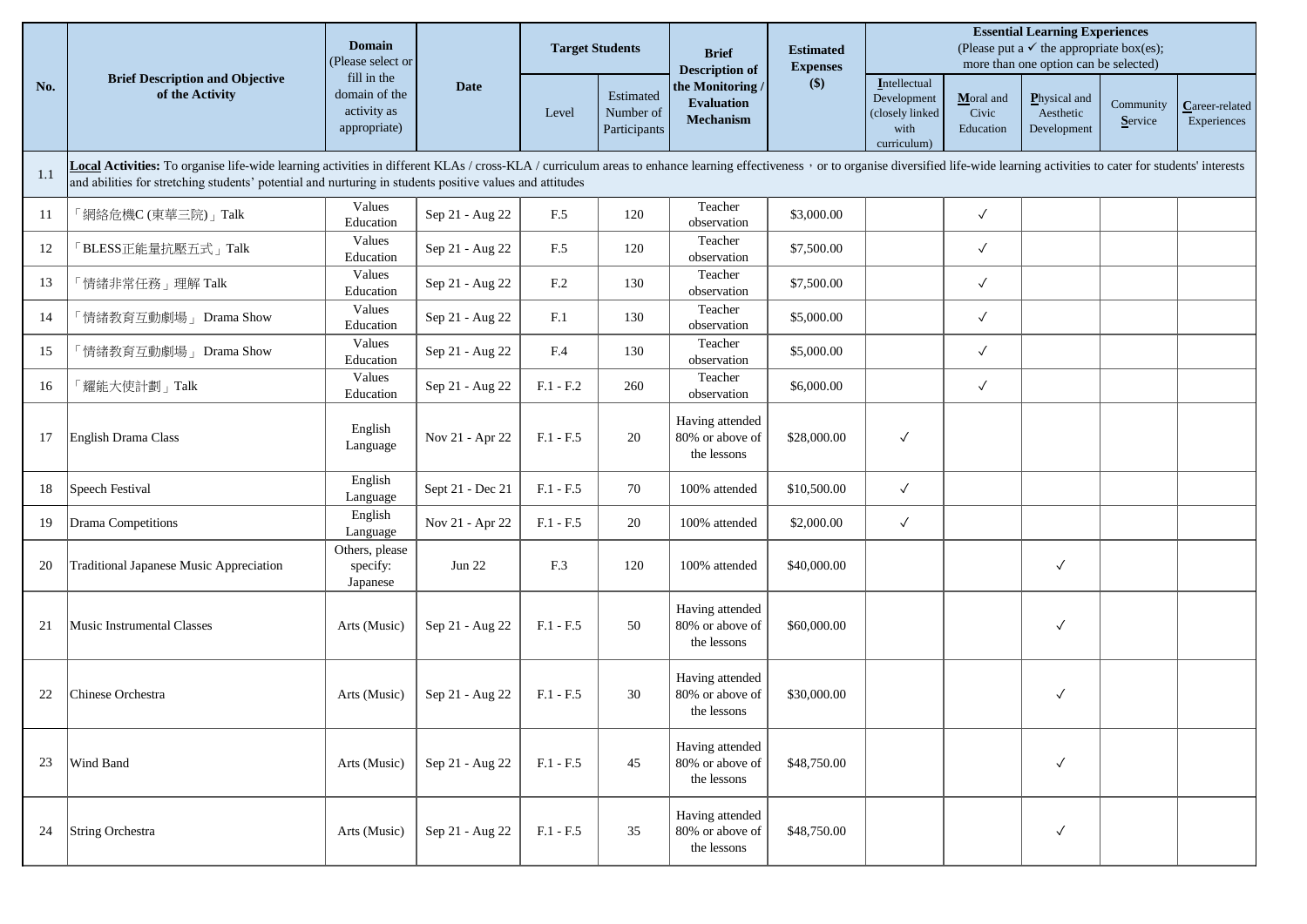|     | <b>Brief Description and Objective</b><br>of the Activity                                                                                                                                                                                                                                                                                  | <b>Domain</b><br>(Please select or                          |                 | <b>Target Students</b> |                                        | <b>Brief</b><br><b>Description of</b>                                                                               | <b>Estimated</b><br><b>Expenses</b> | <b>Essential Learning Experiences</b><br>(Please put a $\checkmark$ the appropriate box(es);<br>more than one option can be selected) |                                 |                                          |                      |                               |  |
|-----|--------------------------------------------------------------------------------------------------------------------------------------------------------------------------------------------------------------------------------------------------------------------------------------------------------------------------------------------|-------------------------------------------------------------|-----------------|------------------------|----------------------------------------|---------------------------------------------------------------------------------------------------------------------|-------------------------------------|---------------------------------------------------------------------------------------------------------------------------------------|---------------------------------|------------------------------------------|----------------------|-------------------------------|--|
| No. |                                                                                                                                                                                                                                                                                                                                            | fill in the<br>domain of the<br>activity as<br>appropriate) | <b>Date</b>     | Level                  | Estimated<br>Number of<br>Participants | the Monitoring /<br><b>Evaluation</b><br><b>Mechanism</b>                                                           | \$)                                 | Intellectual<br>Development<br>(closely linked<br>with<br>curriculum)                                                                 | Moral and<br>Civic<br>Education | Physical and<br>Aesthetic<br>Development | Community<br>Service | Career-related<br>Experiences |  |
| 1.1 | Local Activities: To organise life-wide learning activities in different KLAs / cross-KLA / curriculum areas to enhance learning effectiveness, or to organise diversified life-wide learning activities to cater for students<br>and abilities for stretching students' potential and nurturing in students positive values and attitudes |                                                             |                 |                        |                                        |                                                                                                                     |                                     |                                                                                                                                       |                                 |                                          |                      |                               |  |
| 25  | <b>Ensemble Training</b>                                                                                                                                                                                                                                                                                                                   | Arts (Music)                                                | Sep 21 - Aug 22 | $F.1 - F.5$            | 20                                     | Having attended<br>80% or above of<br>the lessons                                                                   | \$18,000.00                         |                                                                                                                                       |                                 | $\checkmark$                             |                      |                               |  |
| 26  | Music Festival Application Fee                                                                                                                                                                                                                                                                                                             | Arts (Music)                                                | Oct 21 - Apr 22 | $F.1 - F.5$            | 10                                     | 100% attended                                                                                                       | \$2,500.00                          |                                                                                                                                       |                                 | $\checkmark$                             |                      |                               |  |
| 27  | <b>JSMA</b> Competition Application Fee                                                                                                                                                                                                                                                                                                    | Arts (Music)                                                | Oct 21 - May 22 | $F.1 - F.5$            | 50                                     | 100% attended                                                                                                       | \$5,000.00                          |                                                                                                                                       |                                 |                                          |                      |                               |  |
| 28  | Music Performance (on-line video recording and<br>editing fee) Wind Band, String Orchestra &<br>Chinese Orchestra                                                                                                                                                                                                                          | Arts (Music)                                                | Sep 21 - Aug 22 | $F.1 - F.5$            | 110                                    | Having attended<br>80% or above of<br>the performance                                                               | \$135,000.00                        |                                                                                                                                       |                                 | $\checkmark$                             |                      |                               |  |
| 29  | Publish new Mass Booklet: for the use of all the<br>students in Promoting "welll-being" through<br>participation. That all students will be better<br>euiped and well prepared to participate in all the<br>Eucharistic celebration and upgrade their well<br>being and their sense of belongings.                                         | Values<br>Education                                         | Dec 21          | $F.1 - F.6$            | 720                                    | Through<br>observation by<br>the committee<br>members and<br>evaluation form<br>at the end of the<br>term.          | \$12,000.00                         | $\checkmark$                                                                                                                          | √                               |                                          | $\checkmark$         |                               |  |
| 30  | Promoting "welll-being" on students through<br>Evangelization Activities. An expert Iconist will<br>be invited to conduct the workshop. All students<br>according to their class, will be arranged to<br>attend the workshop. Through the workshop<br>students will experience and find meaning in life<br>and get engage with others.     | Values<br>Education                                         | Mar 22          | $F.1 - F.5$            | 600                                    | Through class<br>teachers<br>observation,<br>worksheet and<br><b>Evaluation</b> form<br>at the end of the<br>tasks. | \$10,000.00                         | $\checkmark$                                                                                                                          | ✓                               |                                          | $\checkmark$         |                               |  |
| 31  | Athletics Team_coach fee                                                                                                                                                                                                                                                                                                                   | Physical<br>Education                                       | Sep 21 - Aug 22 | $F.1 - F.6$            | 30                                     | Record of work<br>& Teacher<br>observation                                                                          | \$20,000.00                         |                                                                                                                                       |                                 | $\checkmark$                             |                      |                               |  |
| 32  | Swimming Team_coach fee                                                                                                                                                                                                                                                                                                                    | Physical<br>Education                                       | Sep 21 - Aug 22 | $F.1 - F.6$            | 30                                     | Record of work<br>& Teacher<br>observation                                                                          | \$50,000.00                         |                                                                                                                                       |                                 | $\checkmark$                             |                      |                               |  |
| 33  | Badminton Team_coach fee                                                                                                                                                                                                                                                                                                                   | Physical<br>Education                                       | Sep 21 - Aug 22 | $F.1 - F.6$            | 15                                     | Record of work<br>& Teacher<br>observation                                                                          | \$30,000.00                         |                                                                                                                                       |                                 | $\checkmark$                             |                      |                               |  |
| 34  | Hockey Team_coach fee                                                                                                                                                                                                                                                                                                                      | Physical<br>Education                                       | Sep 21 - Aug 22 | $F.1 - F.6$            | 20                                     | Record of work<br>& Teacher<br>observation                                                                          | \$20,000.00                         |                                                                                                                                       |                                 | $\checkmark$                             |                      |                               |  |
| 35  | Basketball Team_coach fee                                                                                                                                                                                                                                                                                                                  | Physical<br>Education                                       | Sep 21 - Aug 22 | $F.1 - F.6$            | 30                                     | Record of work<br>& Teacher<br>observation                                                                          | \$50,000.00                         |                                                                                                                                       |                                 | $\checkmark$                             |                      |                               |  |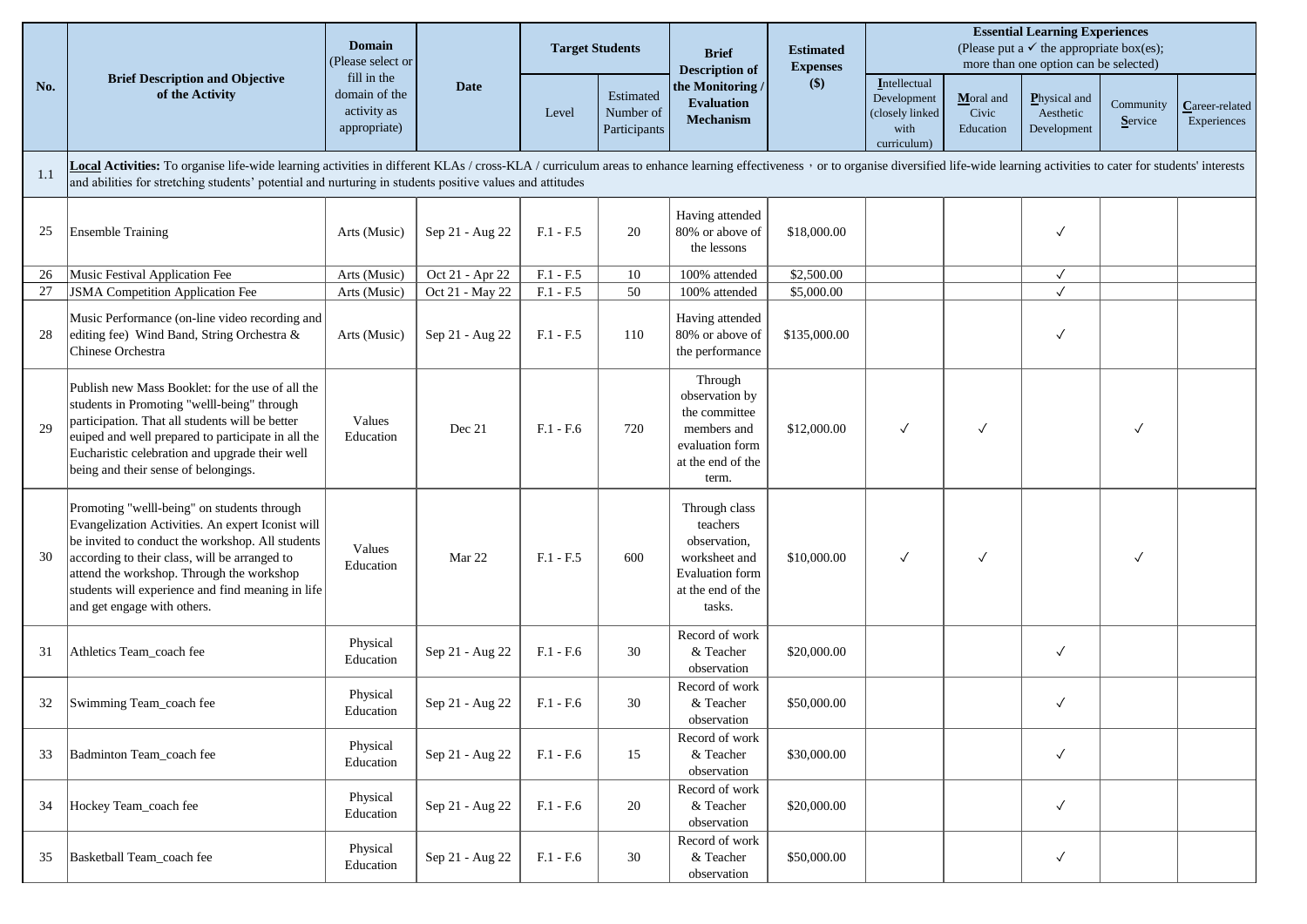|     |                                                                                                                                                                                                                                                                                                                                            | <b>Domain</b><br>(Please select or                          |                 |                 | <b>Target Students</b>                 | <b>Brief</b><br><b>Description of</b>                            | <b>Estimated</b><br><b>Expenses</b><br>\$) | <b>Essential Learning Experiences</b><br>(Please put a $\checkmark$ the appropriate box(es);<br>more than one option can be selected) |                                 |                                          |                      |                               |  |
|-----|--------------------------------------------------------------------------------------------------------------------------------------------------------------------------------------------------------------------------------------------------------------------------------------------------------------------------------------------|-------------------------------------------------------------|-----------------|-----------------|----------------------------------------|------------------------------------------------------------------|--------------------------------------------|---------------------------------------------------------------------------------------------------------------------------------------|---------------------------------|------------------------------------------|----------------------|-------------------------------|--|
| No. | <b>Brief Description and Objective</b><br>of the Activity                                                                                                                                                                                                                                                                                  | fill in the<br>domain of the<br>activity as<br>appropriate) | <b>Date</b>     | Level           | Estimated<br>Number of<br>Participants | the Monitoring/<br><b>Evaluation</b><br><b>Mechanism</b>         |                                            | Intellectual<br>Development<br>(closely linked<br>with<br>curriculum)                                                                 | Moral and<br>Civic<br>Education | Physical and<br>Aesthetic<br>Development | Community<br>Service | Career-related<br>Experiences |  |
| 1.1 | Local Activities: To organise life-wide learning activities in different KLAs / cross-KLA / curriculum areas to enhance learning effectiveness, or to organise diversified life-wide learning activities to cater for students<br>and abilities for stretching students' potential and nurturing in students positive values and attitudes |                                                             |                 |                 |                                        |                                                                  |                                            |                                                                                                                                       |                                 |                                          |                      |                               |  |
| 36  | Fencing Team_coach fee                                                                                                                                                                                                                                                                                                                     | Physical<br>Education                                       | Sep 21 - Aug 22 | $F.1 - F.6$     | 30                                     | Record of work<br>& Teacher<br>observation                       | \$50,000.00                                |                                                                                                                                       |                                 | $\checkmark$                             |                      |                               |  |
| 37  | Volleyball Team_coach fee                                                                                                                                                                                                                                                                                                                  | Physical<br>Education                                       | Sep 21 - Aug 22 | $F.1 - F.6$     | 15                                     | Record of work<br>& Teacher<br>observation                       | \$10,000.00                                |                                                                                                                                       |                                 | $\checkmark$                             |                      |                               |  |
| 38  | Squash Team_coach fee                                                                                                                                                                                                                                                                                                                      | Physical<br>Education                                       | Sep 21 - Aug 22 | $F.1 - F.6$     | 15                                     | Record of work<br>& Teacher<br>observation                       | \$10,000.00                                |                                                                                                                                       |                                 | $\checkmark$                             |                      |                               |  |
| 39  | Table Tennis Team_coach fee                                                                                                                                                                                                                                                                                                                | Physical<br>Education                                       | Sep 21 - Aug 22 | $F.1 - F.6$     | 15                                     | Record of work<br>& Teacher<br>observation                       | \$40,000.00                                |                                                                                                                                       |                                 | $\checkmark$                             |                      |                               |  |
| 40  | Football Team_coach fee                                                                                                                                                                                                                                                                                                                    | Physical<br>Education                                       | Sep 21 - Aug 22 | $F.1 - F.6$     | 40                                     | Record of work<br>& Teacher<br>observation                       | \$30,000.00                                |                                                                                                                                       |                                 | $\checkmark$                             |                      |                               |  |
| 41  | Orienteering Team_coach fee                                                                                                                                                                                                                                                                                                                | Physical<br>Education                                       | Sep 21 - Aug 22 | $F.1 - F.6$     | 30                                     | Record of work<br>& Teacher<br>observation                       | \$20,000.00                                |                                                                                                                                       |                                 | $\checkmark$                             |                      |                               |  |
| 42  | Golf Team_coach fee                                                                                                                                                                                                                                                                                                                        | Physical<br>Education                                       | Sep 21 - Aug 22 | $F.1 - F.6$     | 5                                      | Record of work<br>& Teacher<br>observation                       | \$30,000.00                                |                                                                                                                                       |                                 | $\checkmark$                             |                      |                               |  |
| 43  | Bowling_coach fee                                                                                                                                                                                                                                                                                                                          | Physical<br>Education                                       | Sep 21 - Aug 22 | $F.1 - F.6$     | 5                                      | Record of work<br>& Teacher<br>observation                       | \$20,000.00                                |                                                                                                                                       |                                 | $\checkmark$                             |                      |                               |  |
| 44  | Leather Workshop (4 lessons) To provide<br>students with opportunities to develop more<br>interest and telents in different creativity of<br>artworks                                                                                                                                                                                      | Arts (Visual<br>Arts)                                       | Nov 21 - Feb 22 | $F.1 - F.5$     | 20                                     | Record of work<br>& Teacher<br>observation                       | \$10,000.00                                |                                                                                                                                       |                                 | $\checkmark$                             |                      |                               |  |
| 45  | F.2 post exam STEM workshop                                                                                                                                                                                                                                                                                                                | <b>STEM</b>                                                 | Jul 22          | F <sub>.2</sub> | 120                                    | Teacher will lead<br>the students<br>throughout the<br>activity. | \$20,000.00                                | $\checkmark$                                                                                                                          |                                 |                                          |                      |                               |  |
| 46  | <b>STEM</b> week                                                                                                                                                                                                                                                                                                                           | <b>STEM</b>                                                 | Mar 22          | $F.1 - F.6$     | 100                                    | Teacher will lead<br>the students<br>throughout the<br>activity. | \$5,000.00                                 | $\checkmark$                                                                                                                          |                                 |                                          |                      |                               |  |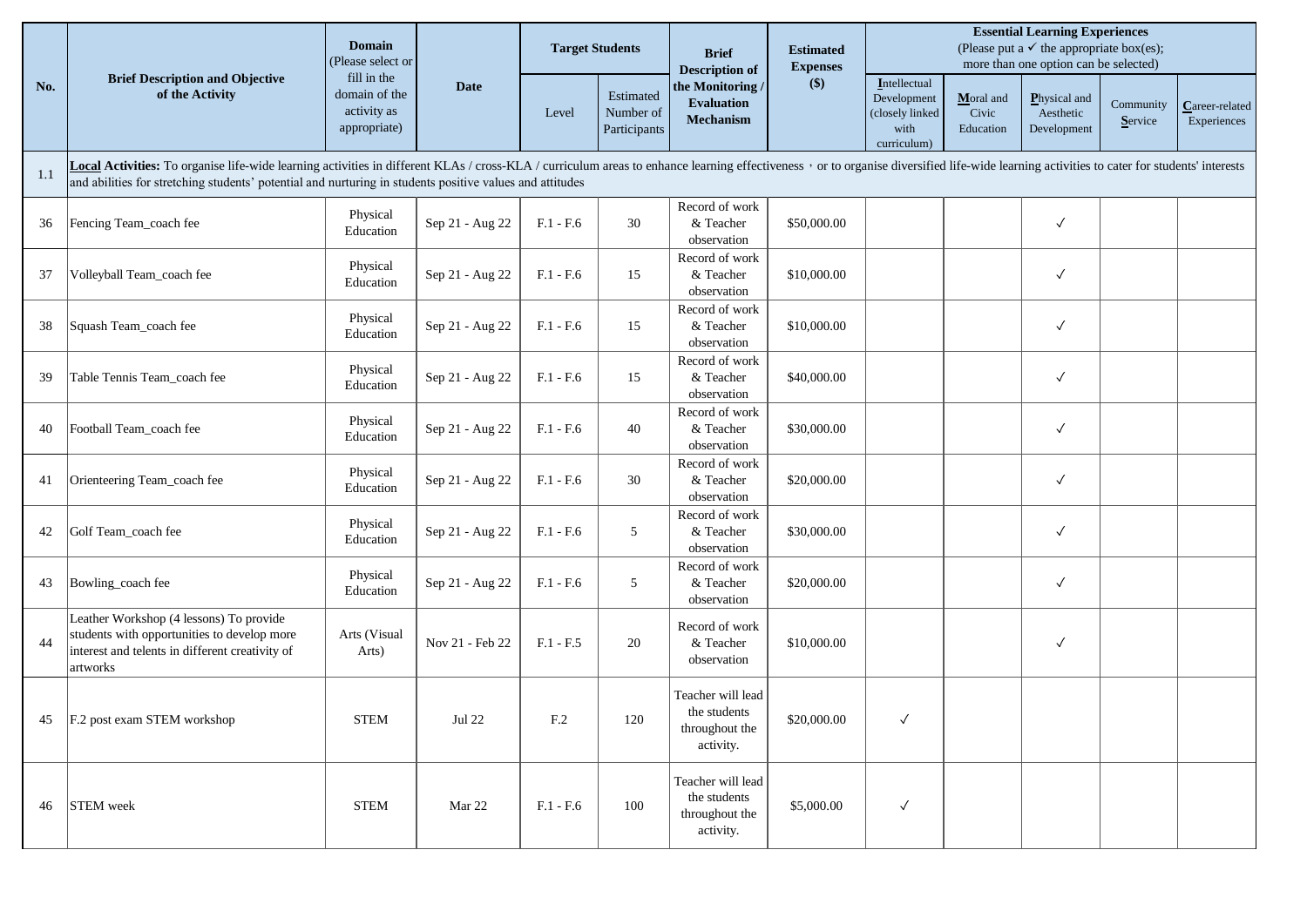|     | <b>Brief Description and Objective</b><br>of the Activity                                                                                                                                                                                                                                                                                  | <b>Domain</b><br>(Please select or                          | <b>Date</b>                        | <b>Target Students</b>  |                                        | <b>Brief</b><br><b>Description of</b><br>the Monitoring /<br><b>Evaluation</b><br><b>Mechanism</b> | <b>Estimated</b><br><b>Expenses</b> | <b>Essential Learning Experiences</b><br>(Please put a $\checkmark$ the appropriate box(es);<br>more than one option can be selected) |                                 |                                          |                      |                               |  |
|-----|--------------------------------------------------------------------------------------------------------------------------------------------------------------------------------------------------------------------------------------------------------------------------------------------------------------------------------------------|-------------------------------------------------------------|------------------------------------|-------------------------|----------------------------------------|----------------------------------------------------------------------------------------------------|-------------------------------------|---------------------------------------------------------------------------------------------------------------------------------------|---------------------------------|------------------------------------------|----------------------|-------------------------------|--|
| No. |                                                                                                                                                                                                                                                                                                                                            | fill in the<br>domain of the<br>activity as<br>appropriate) |                                    | Level                   | Estimated<br>Number of<br>Participants |                                                                                                    | $($)$                               | Intellectual<br>Development<br>(closely linked<br>with<br>curriculum)                                                                 | Moral and<br>Civic<br>Education | Physical and<br>Aesthetic<br>Development | Community<br>Service | Career-related<br>Experiences |  |
| 1.1 | Local Activities: To organise life-wide learning activities in different KLAs / cross-KLA / curriculum areas to enhance learning effectiveness, or to organise diversified life-wide learning activities to cater for students<br>and abilities for stretching students' potential and nurturing in students positive values and attitudes |                                                             |                                    |                         |                                        |                                                                                                    |                                     |                                                                                                                                       |                                 |                                          |                      |                               |  |
| 47  | Laser cutter course                                                                                                                                                                                                                                                                                                                        | <b>STEM</b>                                                 | Nov $21$                           | $F.1 - F.6$             | 45                                     | Teacher will lead<br>the students<br>throughout the<br>activity.                                   | \$50,000.00                         | $\checkmark$                                                                                                                          |                                 |                                          |                      |                               |  |
| 48  | Drone coding course                                                                                                                                                                                                                                                                                                                        | <b>STEM</b>                                                 | Nov 21                             | $F.2 - F.5$             | 20                                     | Teacher will lead<br>the students<br>throughout the<br>activity.                                   | \$20,000.00                         | $\checkmark$                                                                                                                          |                                 |                                          |                      |                               |  |
| 49  | Physics in Motion by Ocean Park                                                                                                                                                                                                                                                                                                            | Physics                                                     | Apr 22                             | F.4                     | 20                                     | Teacher will lead<br>the students<br>throughout the<br>activity.                                   | \$4,000.00                          | $\checkmark$                                                                                                                          |                                 |                                          |                      |                               |  |
| 50  | 世界自然基金會海下灣海洋教育項目-<br>海下初探 (Local Tour)                                                                                                                                                                                                                                                                                                     | Geography                                                   | Sunday in Nov                      | $F.4 - F.6$             | 36                                     | <b>Fieldtrip Report</b>                                                                            | \$9,000.00                          | $\checkmark$                                                                                                                          | $\checkmark$                    | $\checkmark$                             |                      | $\checkmark$                  |  |
| 51  | 元洲仔古蹟及海岸探索導賞團                                                                                                                                                                                                                                                                                                                              | Geography                                                   | Sunday in Dec                      | $F.4 - F.6$             | 36                                     | Fieldtrip Report                                                                                   | \$6,000.00                          | $\checkmark$                                                                                                                          | $\checkmark$                    | $\checkmark$                             | $\checkmark$         | $\checkmark$                  |  |
| 52  | 紅樹林浮橋探險                                                                                                                                                                                                                                                                                                                                    | Geography                                                   | Sunday in Feb                      | $F.4 - F.6$             | 36                                     | Fieldtrip Report                                                                                   | \$7,200.00                          | $\checkmark$                                                                                                                          | $\checkmark$                    | $\checkmark$                             | $\checkmark$         | $\checkmark$                  |  |
| 53  | 灣仔環境保護團                                                                                                                                                                                                                                                                                                                                    | Geography                                                   | Sunday in Mar                      | $\rm{F.4}$ / $\rm{F.5}$ | 15                                     | Fieldtrip Report                                                                                   | \$1,500.00                          | $\checkmark$                                                                                                                          | $\checkmark$                    | $\checkmark$                             | $\checkmark$         | $\checkmark$                  |  |
| 54  | 灣仔靈異傳說遊                                                                                                                                                                                                                                                                                                                                    | Geography                                                   | Sunday in Mar                      | $F.4$ / $F.5$           | 15                                     | Fieldtrip Report                                                                                   | \$1,500.00                          | $\checkmark$                                                                                                                          | $\checkmark$                    | $\checkmark$                             | $\checkmark$         | $\checkmark$                  |  |
| 55  | 生死教育墳場團(公眾導賞)                                                                                                                                                                                                                                                                                                                              | Citizenship and<br>Social<br>Development                    | Sunday in Oct                      | F.5 LS                  | 15                                     | <b>Essay Writing</b>                                                                               | \$2,000.00                          | $\checkmark$                                                                                                                          | $\checkmark$                    |                                          |                      |                               |  |
| 56  | 生死教育墳場團(公眾導賞)                                                                                                                                                                                                                                                                                                                              | Citizenship and<br>Social<br>Development                    | Sunday in Oct                      | F.5 LS                  | 15                                     | <b>Essay Writing</b>                                                                               | \$2,000.00                          | $\checkmark$                                                                                                                          | $\checkmark$                    |                                          |                      |                               |  |
| 57  | VR Escape Room (Learning VR programming)                                                                                                                                                                                                                                                                                                   | Others, please<br>specify:<br>Computer                      | Nov - Dec 21<br>$(15 \text{ hrs})$ | $F.1 - F.3$             | 15                                     | Student survey                                                                                     | \$30,000.00                         | $\checkmark$                                                                                                                          |                                 |                                          |                      |                               |  |
| 58  | AI Course Basic                                                                                                                                                                                                                                                                                                                            | Others, please<br>specify:<br>Computer                      | Nov - Dec 21<br>$(15 \text{ hrs})$ | $F.1 - F.3$             | 11                                     | Student survey                                                                                     | \$11,000.00                         | $\checkmark$                                                                                                                          |                                 |                                          |                      |                               |  |
| 59  | CodeCombat (Regualr & Competition) Course                                                                                                                                                                                                                                                                                                  | Others, please<br>specify:<br>Computer                      | Oct 21 (24 hrs)                    | $F.1 - F.3$             | 10                                     | Student survey                                                                                     | \$20,000.00                         | $\checkmark$                                                                                                                          |                                 |                                          |                      |                               |  |
| 60  | CodeCombat License                                                                                                                                                                                                                                                                                                                         | Others, please<br>specify:<br>Computer                      | Oct 21                             | F.4                     | 20                                     | e-Platform                                                                                         | \$4,560.00                          | $\checkmark$                                                                                                                          |                                 |                                          |                      |                               |  |
| 61  | Personal Growth Programme 1 (Adventure<br>Ship) (F.5 2021)                                                                                                                                                                                                                                                                                 | ${\rm LWL}$                                                 | 4th Jul 22                         | F.5                     | 60                                     | Students'<br>response                                                                              | \$50,000.00                         |                                                                                                                                       | $\checkmark$                    | $\checkmark$                             |                      |                               |  |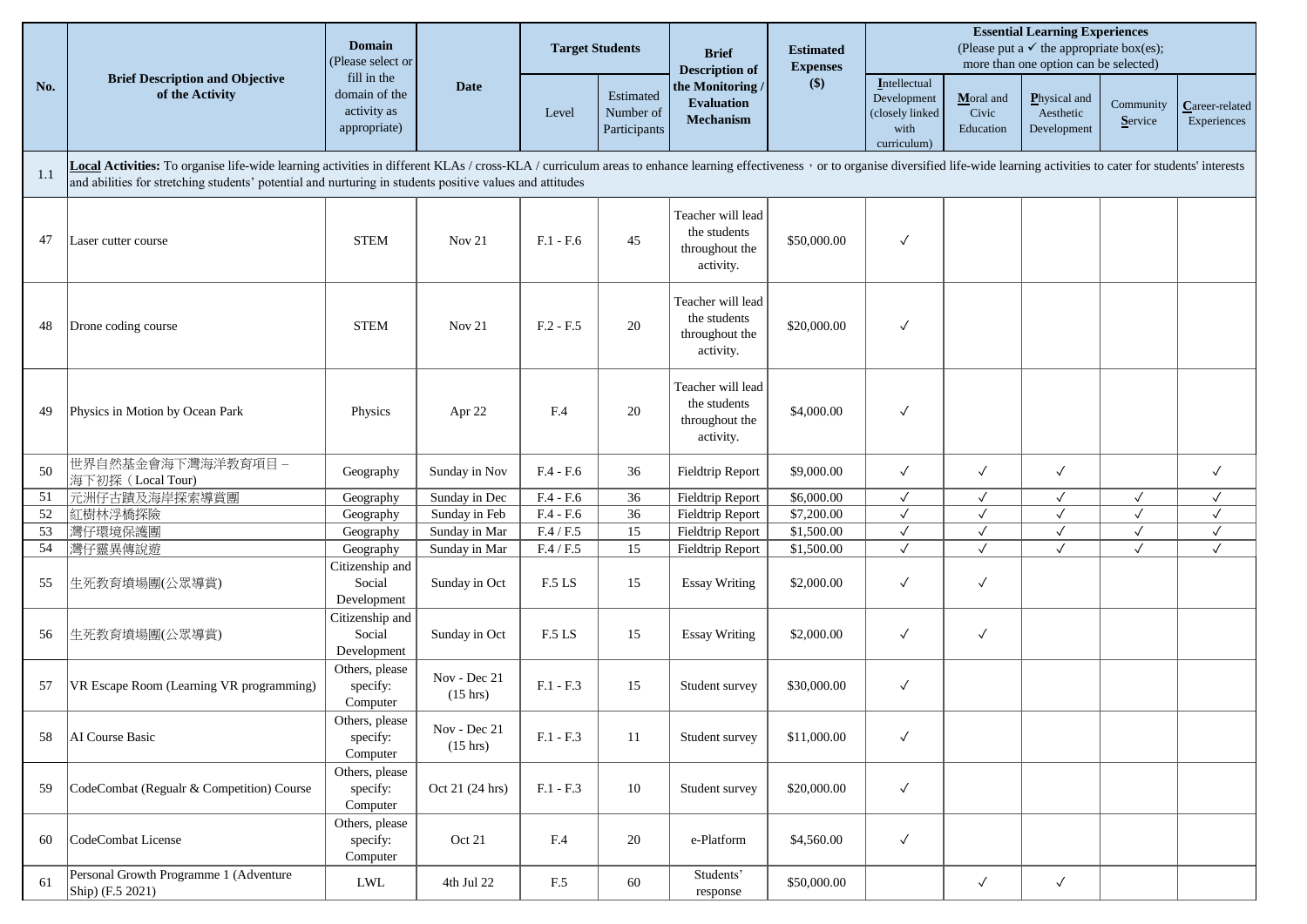|     | <b>Brief Description and Objective</b><br>of the Activity                                                                                                                                                                                                                                                                                  | <b>Domain</b><br>Please select or                           | <b>Date</b>      | <b>Target Students</b> |                                        | <b>Brief</b><br><b>Description of</b>                             | <b>Estimated</b><br><b>Expenses</b><br>\$) | <b>Essential Learning Experiences</b><br>(Please put a $\checkmark$ the appropriate box(es);<br>more than one option can be selected) |                                 |                                          |                      |                               |  |
|-----|--------------------------------------------------------------------------------------------------------------------------------------------------------------------------------------------------------------------------------------------------------------------------------------------------------------------------------------------|-------------------------------------------------------------|------------------|------------------------|----------------------------------------|-------------------------------------------------------------------|--------------------------------------------|---------------------------------------------------------------------------------------------------------------------------------------|---------------------------------|------------------------------------------|----------------------|-------------------------------|--|
| No. |                                                                                                                                                                                                                                                                                                                                            | fill in the<br>domain of the<br>activity as<br>appropriate) |                  | Level                  | Estimated<br>Number of<br>Participants | the Monitoring<br><b>Evaluation</b><br><b>Mechanism</b>           |                                            | Intellectual<br>Development<br>(closely linked<br>with<br>curriculum)                                                                 | Moral and<br>Civic<br>Education | Physical and<br>Aesthetic<br>Development | Community<br>Service | Career-related<br>Experiences |  |
| 1.1 | Local Activities: To organise life-wide learning activities in different KLAs / cross-KLA / curriculum areas to enhance learning effectiveness , or to organise diversified life-wide learning activities to cater for student<br>and abilities for stretching students' potential and nurturing in students positive values and attitudes |                                                             |                  |                        |                                        |                                                                   |                                            |                                                                                                                                       |                                 |                                          |                      |                               |  |
| 62  | Personal Growth Programme 1 (Adventure<br>Ship) $(F.4 2021)$                                                                                                                                                                                                                                                                               | <b>LWL</b>                                                  | 5th & 6th Jul 22 | F.4                    | 110                                    | Students'<br>response                                             | \$50,000.00                                |                                                                                                                                       | $\checkmark$                    | $\checkmark$                             |                      |                               |  |
| 63  | Personal Growth Programme 2 (Adventure<br><b>Based Activity</b> )                                                                                                                                                                                                                                                                          | <b>LWL</b>                                                  | Jan - Jul 22     | $F.1 - F.3$            | 30                                     | Students'<br>response                                             | \$50,000.00                                |                                                                                                                                       | $\checkmark$                    |                                          | $\checkmark$         |                               |  |
| 64  | Picnic Day (Ocean Park)                                                                                                                                                                                                                                                                                                                    | <b>LWL</b>                                                  | 10th Dec 21      | $F.1 - F.6$            | 720                                    | Students'<br>response                                             | \$80,000.00                                |                                                                                                                                       | $\checkmark$                    | $\checkmark$                             |                      |                               |  |
| 65  | X-Project (Photography& video-taking courses)                                                                                                                                                                                                                                                                                              | <b>LWL</b>                                                  | Oct 21 - Jun 22  | $F.1 - F.2$            | 40                                     | Students'<br>response                                             | \$20,000.00                                |                                                                                                                                       |                                 | $\checkmark$                             |                      |                               |  |
| 66  | <b>Big Brothers Training Workshop</b>                                                                                                                                                                                                                                                                                                      | <b>LWL</b>                                                  | Aug $22$         | F.3 -F.4               | 30                                     | Evaluation<br>meeting                                             | \$10,000.00                                |                                                                                                                                       |                                 |                                          | $\checkmark$         |                               |  |
| 67  | F.1 Induction Day Camp                                                                                                                                                                                                                                                                                                                     | <b>LWL</b>                                                  | Aug 22           | F.1                    | 132                                    | Students'<br>response                                             | \$20,000.00                                |                                                                                                                                       |                                 |                                          | $\checkmark$         |                               |  |
| 68  | Long Term Service Project                                                                                                                                                                                                                                                                                                                  | ${\rm LWL}$                                                 | Sept 21 - Jun 22 | F.4                    | 110                                    | Students'<br>response                                             | \$2,000.00                                 |                                                                                                                                       |                                 |                                          | $\checkmark$         |                               |  |
| 69  | F.4 Class Based Service Project                                                                                                                                                                                                                                                                                                            | <b>LWL</b>                                                  | Jan - Jul 22     | F.4                    | 110                                    | Evaluation<br>meeting                                             | \$22,000.00                                |                                                                                                                                       |                                 |                                          | $\checkmark$         |                               |  |
| 70  | CYC Training Camp                                                                                                                                                                                                                                                                                                                          | <b>LWL</b>                                                  | Jan - Feb 22     | $F.3 - F.5$            | 25                                     | Students'<br>response                                             | \$4,000.00                                 |                                                                                                                                       |                                 |                                          | $\checkmark$         |                               |  |
| 71  | Visits to NGO                                                                                                                                                                                                                                                                                                                              | <b>LWL</b>                                                  | Jan - Jul 22     | $F.1 - F.5$            | 60                                     | Students'<br>response                                             | \$10,000.00                                |                                                                                                                                       |                                 |                                          | $\checkmark$         |                               |  |
| 72  | Post Exam Activities                                                                                                                                                                                                                                                                                                                       | <b>LWL</b>                                                  | Jun - Jul 22     | $F.1 - F.3$            | 384                                    | Evaluation<br>meeting                                             | \$10,000.00                                |                                                                                                                                       | $\checkmark$                    | $\checkmark$                             |                      |                               |  |
| 73  | Post Exam Activities (Inter-class competitions)                                                                                                                                                                                                                                                                                            | <b>LWL</b>                                                  | Jun - Jul 22     | $F.1 - F.4$            | 494                                    | Students'<br>response                                             | \$2,000.00                                 |                                                                                                                                       | $\checkmark$                    | $\checkmark$                             |                      |                               |  |
| 74  | OLE Activities for students (Drama, Music,<br>Dance etc.)                                                                                                                                                                                                                                                                                  | ${\rm LWL}$                                                 | Jan - Jul 22     | $F.1 - F.5$            | 80                                     | Evaluation<br>meeting                                             | \$10,000.00                                |                                                                                                                                       | $\checkmark$                    | $\checkmark$                             |                      |                               |  |
|     | (Please insert rows above if the space provided is insufficient.)                                                                                                                                                                                                                                                                          |                                                             |                  |                        |                                        |                                                                   |                                            |                                                                                                                                       |                                 |                                          |                      |                               |  |
|     |                                                                                                                                                                                                                                                                                                                                            |                                                             |                  |                        |                                        | Sub-total of Item 1.1                                             | \$1,495,260.00                             |                                                                                                                                       |                                 |                                          |                      |                               |  |
| 1.2 | Non-Local Activities: To organise or participate in non-local exchange activities or non-local competitions to broaden students' horizons                                                                                                                                                                                                  |                                                             |                  |                        |                                        | Evaluation                                                        |                                            |                                                                                                                                       |                                 |                                          |                      |                               |  |
|     | Service Trip                                                                                                                                                                                                                                                                                                                               | <b>LWL</b>                                                  | Jun - Jul 22     | $F.3 - F.4$            | 20                                     | meeting                                                           | \$40,000.00                                |                                                                                                                                       |                                 |                                          | $\checkmark$         |                               |  |
|     | (Please insert rows above if the space provided is insufficient.)                                                                                                                                                                                                                                                                          |                                                             |                  |                        |                                        |                                                                   |                                            |                                                                                                                                       |                                 |                                          |                      |                               |  |
|     |                                                                                                                                                                                                                                                                                                                                            |                                                             |                  |                        |                                        | Sub-total of Item 1.2<br><b>Estimated Expenses for Category 1</b> | \$40,000.00                                |                                                                                                                                       |                                 |                                          |                      |                               |  |
|     |                                                                                                                                                                                                                                                                                                                                            | \$1,535,260.00                                              |                  |                        |                                        |                                                                   |                                            |                                                                                                                                       |                                 |                                          |                      |                               |  |

**Category 2: To procure equipment, consumables or learning resources for promoting life-wide learning**

**Category 3: Estimated Number of Student Beneficiaries**